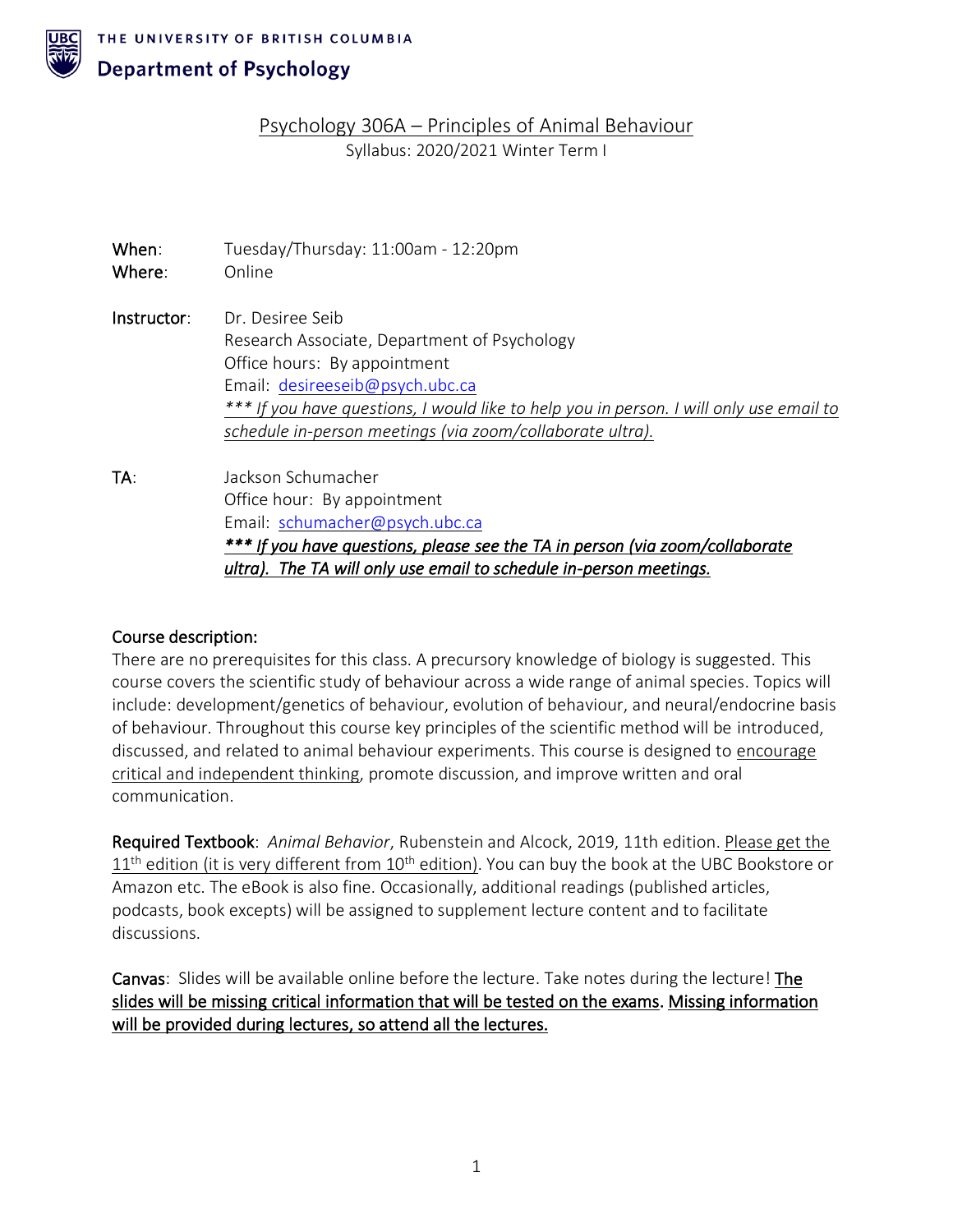## Contact:

If you have a question or concern, please first consult the syllabus and if you cannot find the answer, please follow the guidelines below:

- Question about course content: Post in the class discussion board
- Question about course deadlines and expectations: Post in the class discussion board
- General questions about exams: Post in the class discussion board
- Questions about your exam (e.g. needing feedback): Email Jackson Schumacher
- Issues and concerns (personal): Email Desiree Seib

Note: In order to reduce the volume of emails received, and in order to ensure that all students have access to content that would otherwise be received by email, I am strongly encouraging the class to make use of the discussion board. This board will be monitored by the teaching staff; however, we are strongly encouraging students to help answer questions (when appropriate), to use the board for group work etc. In addition, prior to posting a question on the board, please review the previous posts to ensure that your question has not yet been answered.

**Office hours:** In addition to the discussion board, office hours can be arranged. Office hours (with TA or instructor) will generally be scheduled by appointment only. Office hours are designed to help you with course content, develop study strategies, etc. Please do not hesitate to make an appointment. If you are experiencing difficulties in the course, PLEASE CONTACT US EARLY. Scheduling an appointment immediately prior to the exam will likely not be productive. Please email the TA to schedule an appointment, providing details as to nature of your request (e.g. course content questions, study strategies etc.). The TA will either set up an appointment or forward your request to me.

#### Adaptation to online teaching:

I plan to combine synchronous with asynchronous parts of the course.

For the synchronous part, I plan to record lectures to have them available for students in different time zones, as well as providing an alternative for students having to manage care for family members, children or have other commitments during this difficult time. I plan to use break out groups, sparingly and mainly in the beginning of the term to connect you with your peers. Besides lectures, I want to use synchronous time to discuss questions and recapitulate class content for exam preparation. I might ask one or several students to act as moderators during class to help me answer questions.

I want to use the following **asynchronous** techniques: 1) Discussion boards to get you engaged. I plan to stagger my course in online modules that requires you to post in discussion boards and perform ungraded quizzes in order to access the next module. 2) Ungraded online quizzes to estimate your progress and for me to get feedback (as a substitute for iClicker questions – we have to test if we do this online during class or as quizzes in Canvas. Canvas quizzes are more inclusive for students who are not able to attend the lecture being recorded). 3) Graded quizzes to promote continuous learning and take weight off midterms and the final. Exams will most probably be open book and will focus on applying learned content rather than just retrieving it, which promotes critical thinking and is more essential in my opinion.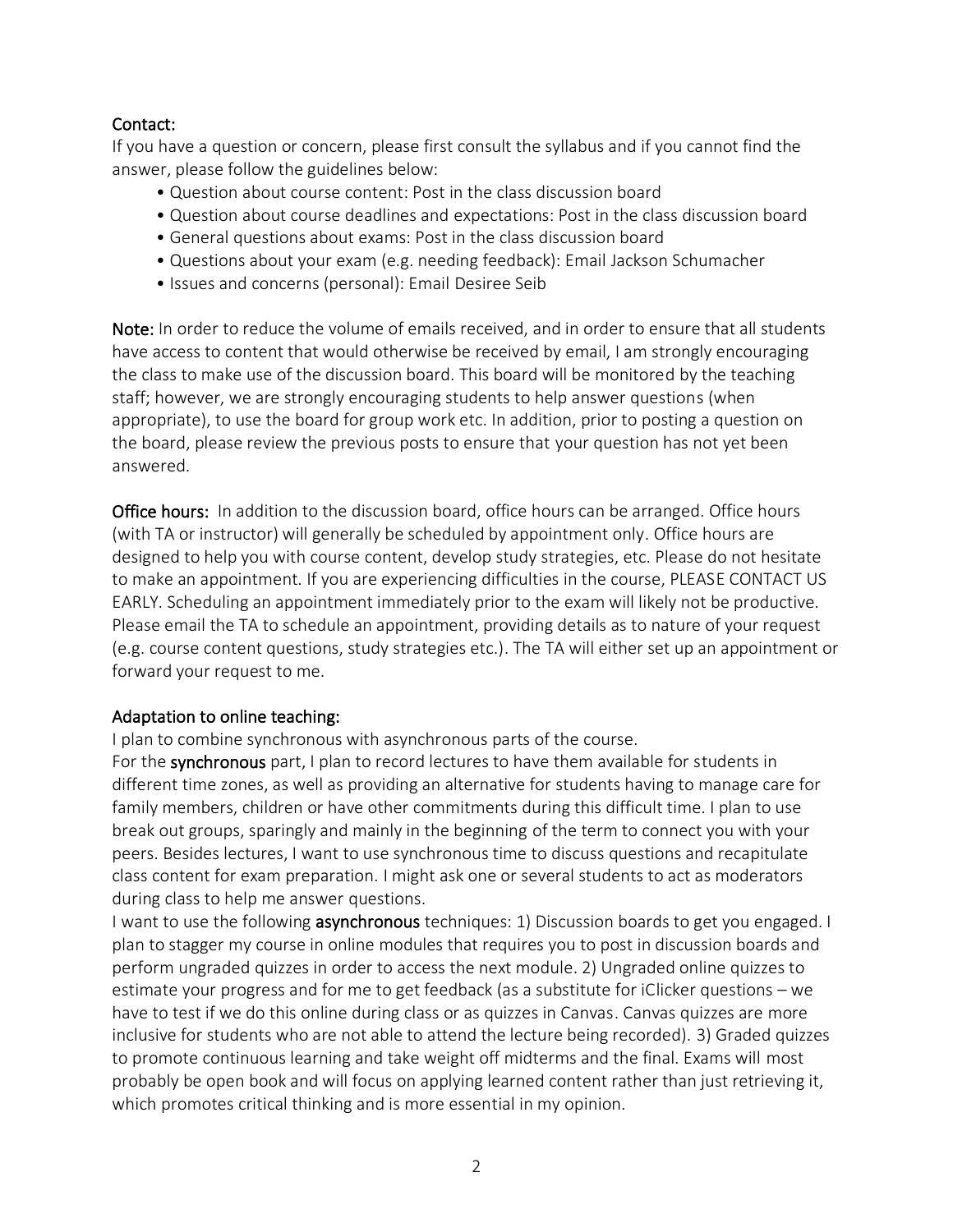|                  | Topic                                | Reading                              |  |
|------------------|--------------------------------------|--------------------------------------|--|
| Sep 8            | No Class (UBC Imagine day)           |                                      |  |
| Sep 10           | Syllabus and course introduction     | pp. 3-23                             |  |
| Sep 15           | Principles of animal behaviour       | pp. 25-57                            |  |
| Sep 17           | Development of behaviour, part 1     | pp. 59-74                            |  |
| Sep 22           | Development of behaviour, part 2     | pp. 74-103                           |  |
| Sep 24           | Neural mechanisms, part 1            | pp. 105-118                          |  |
| Sep 29           | Neural mechanisms, part 2            | pp. 118-142                          |  |
| Oct 1            | Neurons and hormones, part 1         | pp. 145-156                          |  |
| Oct 6            | Neurons and hormones, part 2         | pp. 156-182                          |  |
| Oct 8            | Review for Midterm 1                 |                                      |  |
| Oct 13           | Midterm 1                            |                                      |  |
| Oct 15           | Avoiding predators                   | pp. 13-21, 185-204                   |  |
| Oct 20           | Feeding behaviour                    | pp. 204-217, 260-262; Taubes article |  |
| Oct 22           | Territoriality and migration         | pp. 219-254                          |  |
| Oct 27           | Communication                        | pp. 257-301                          |  |
| Oct 29           | Reproductive behaviour, part 1       | pp. 303-328                          |  |
| Nov <sub>3</sub> | Reproductive behaviour, part 2       | pp. 329-350                          |  |
| Nov <sub>5</sub> | Review for Midterm 2                 |                                      |  |
| Nov 10           | Midterm 2                            |                                      |  |
| <b>Nov 12</b>    | Mating systems                       | pp. 353-399                          |  |
| Nov 17           | Parental care                        | pp. 401-443                          |  |
| Nov 19           | Sickness behaviour                   | Guest Lecture by Dr. Tamara Bodnar   |  |
| Nov 24           | Social behaviour                     | pp. 445-511                          |  |
| <b>Nov 26</b>    | Human behaviour, part 1              | pp. 513-543                          |  |
| Dec 1            | Human behaviour, part 2 (final info) | pp. 543-548                          |  |
| Dec <sub>3</sub> | Conclusions                          |                                      |  |

## *\*\*\* Do the readings before the lectures. This will help you follow the lectures.*

#### Potential for Changes in the Contents of this Syllabus

This syllabus provides a roadmap for how this course will proceed. But, let's face it: This course is being offered in an unusual format under unusual circumstances, and it's possible that some aspects of this roadmap will be revealed to be less-than-optimal. Consequently, it's possible that some revisions (in course materials, in scheduling, in policy, etc.) may have to be made as we proceed through the course, in order to help students achieve the learning objectives. Any such revisions--which will be discussed with students and communicated to students on the class website--will "count" just as much as policies outlined in this syllabus.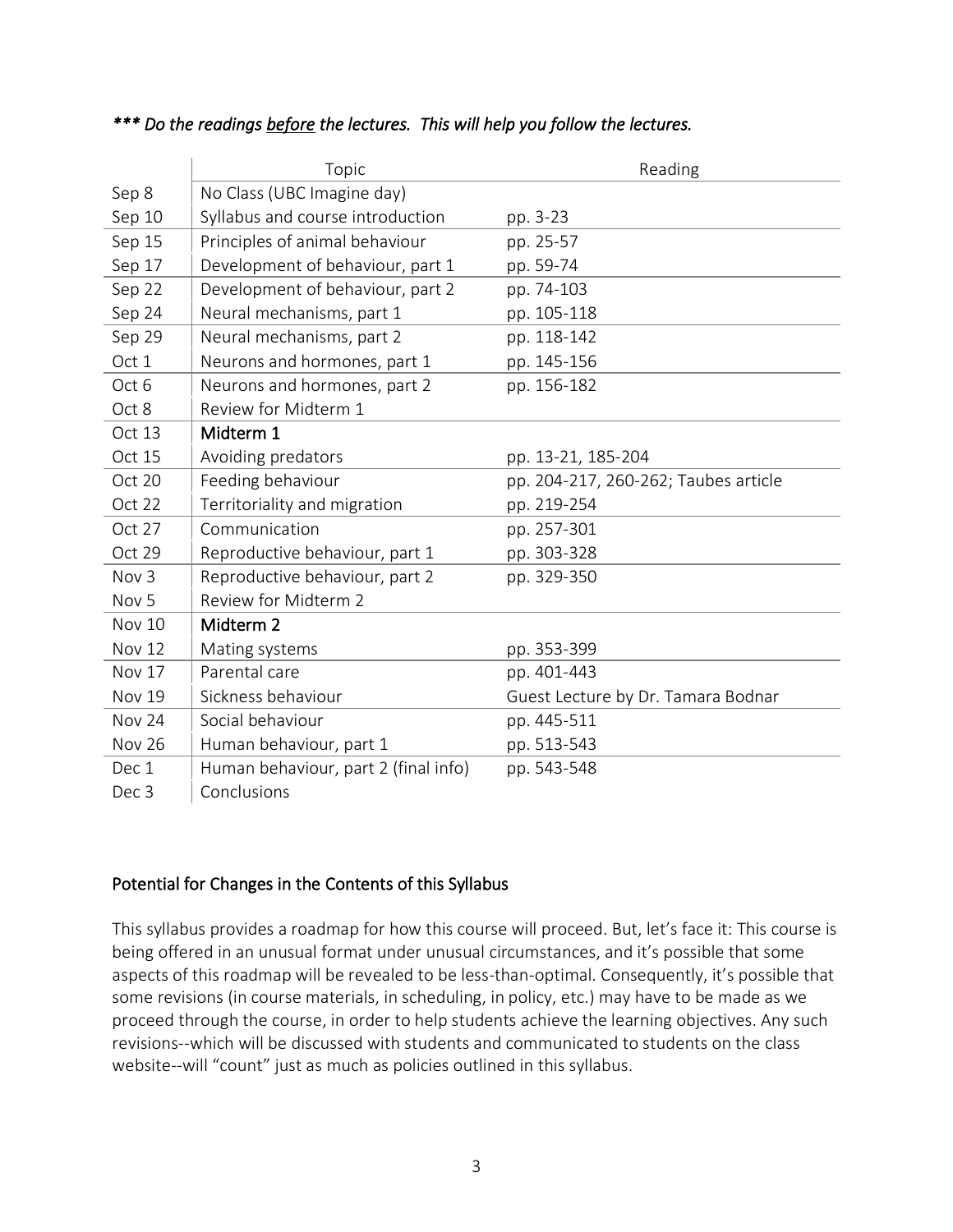## Evaluation:

- Midterm 1 20%
- Midterm 2 25%
- Final exam 35%

● Small quiz every Thursday 20% (10 quizzes, no quiz in first week and weeks with a midterm, 10-15min, hosted on Canvas, must be performed within a 24h period). I plan to do 2 extra quizzes on other days (TBA) to give you some flexibility. The 2 quizzes with the lowest scores will not be counted towards the final grade.

In order to reduce grade inflation and maintain equity across multiple course sections, all psychology classes are required to comply with departmental norms regarding grade distributions. However, in the spirit of flexibility and compassion in light of COVID-19 and the associated pivoting to online teaching, those departmental norms have been adjusted upwards by 5% for only 2020W. According to these adjusted norms, the average grade in 100- and 200 level Psychology classes will be 72 for an exceptionally strong class, 70 for an average class, and 68 for a weak class, with a standard deviation of 14. The corresponding figures for 300- and 400 level classes will be 75, 73, and 71, with a standard deviation of 13. Scaling may be used in order to comply with these norms; grades may be scaled up or down as necessary by an instructor or the department. Grades are not official until they appear on a student's academic record. You will receive both a percent and a letter grade for this course. At UBC, they convert according to the key below:

| A+ | 90-100%  |    | C+ 64-67% |
|----|----------|----|-----------|
|    | A 85-89% | C. | 60-63%    |
| A- | 80-84%   | C- | 55-59%    |
| B+ | 76-79%   | D. | 50-54%    |
| B. | 72-75%   | F. | 0-49%     |
| B- | 68-71%   |    |           |

#### Exams:

# Exams will be open book, I want you to learn to think critical and apply what you learned in class. I plan to give 2 time slots for each midterm/exam to accommodate students in different time zones.

- Material from both the lectures and readings will be on the exams.
- Midterm 2 will not be cumulative.
- The final exam will be cumulative, but with an emphasis on the last third of the course.
- Exams will consist of multiple choice and short-answer questions.
- Emphasis on critical thinking, analysis of experimental design, interpretation of data, and proposing new experiments

● Students can view their marked exams with the TA or professor. The exam remains the property of the university.

#### ● Regrade requests must be made in writing. The professor reserves the right to regrade the entire exam (not just a particular question), which means that your grade could go down.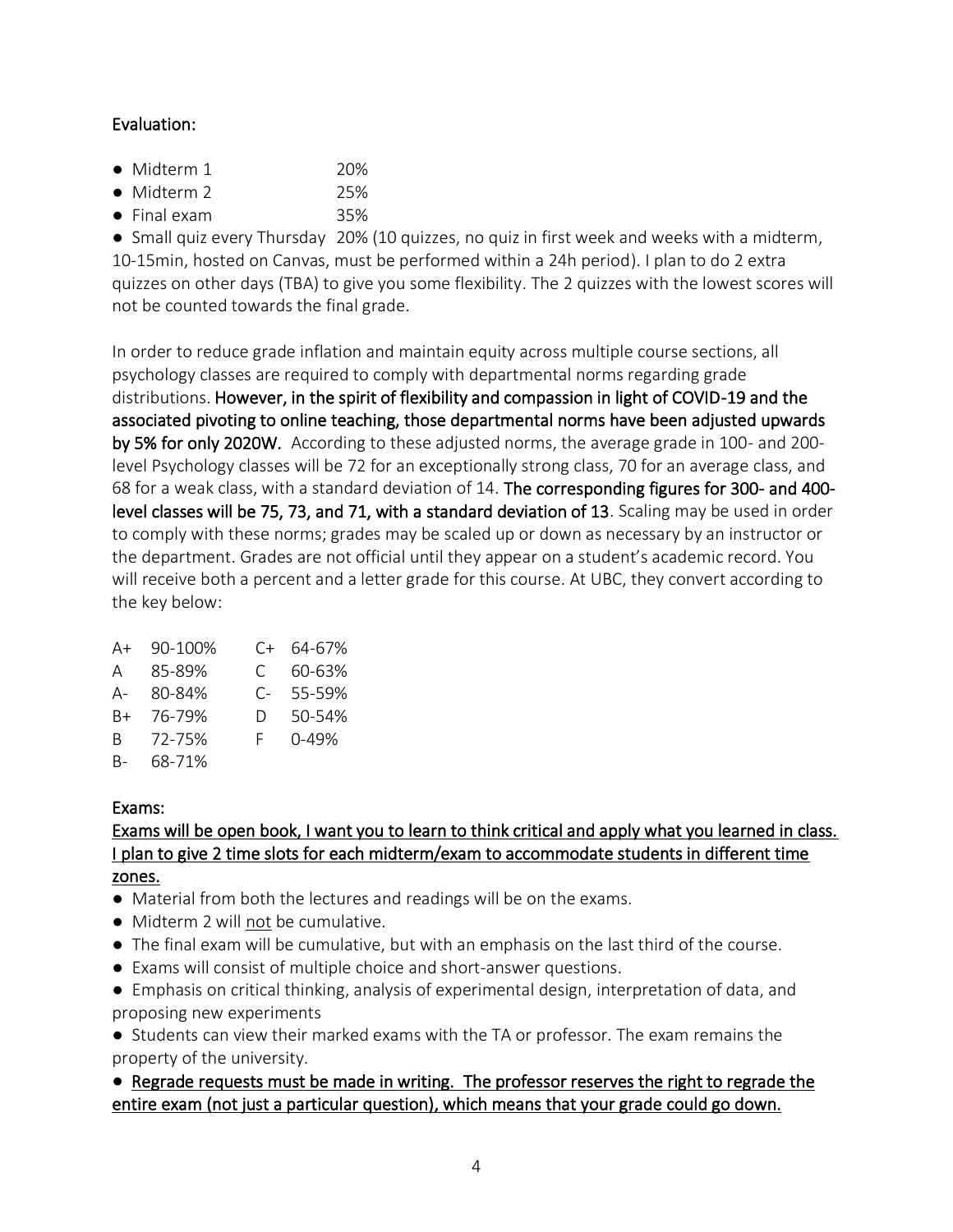Policy on missed tests:

- If you miss an exam, you must email the professor within 24 hours of the exam.
- NOTE: make-up exams will consist of an oral exam in front of the professor and the TA.

#### Special accommodations:

The University accommodates students that have registered with the Centre for Accessibility. Students who plan to be absent for athletics, family obligations, or other similar commitments usually cannot be accommodated. In these cases, you must ask your instructor during the first week of class – not later than that.

#### Psychology Department's Position on Academic Misconduct

All graded work in this course, unless otherwise specified, is to be original work done independently by individuals.

Cheating, plagiarism, and other forms of academic misconduct are very serious concerns of the University, and the Department of Psychology has taken steps to alleviate them. In the first place, the Department has implemented software that can reliably detect cheating on multiplechoice exams by analyzing the patterns of students' responses. In addition, the Department subscribes to Turnitin – a service designed to detect and deter plagiarism. All materials (term papers, lab reports, etc.) that students submit for grading will be scanned and compared to over 4.5 billion pages of content located on the Internet or in TurnitIn's own proprietary database. The results of these comparisons are compiled into customized "Originality Reports" containing several sensitive measures of plagiarism; instructors receive copies of these reports for every student in their class.

#### Google and Google Scholar can also readily detect plagiarism.

In all cases of suspected academic misconduct the parties involved will be pursued to the fullest extent dictated by the guidelines of the University. Strong evidence of cheating or plagiarism may result in a zero credit for the work in question. According to the University Act (section 61), the President of UBC has the right to impose harsher penalties including (but not limited to) a failing grade for the course, suspension from the University, cancellation of scholarships, or a notation added to a student's transcript.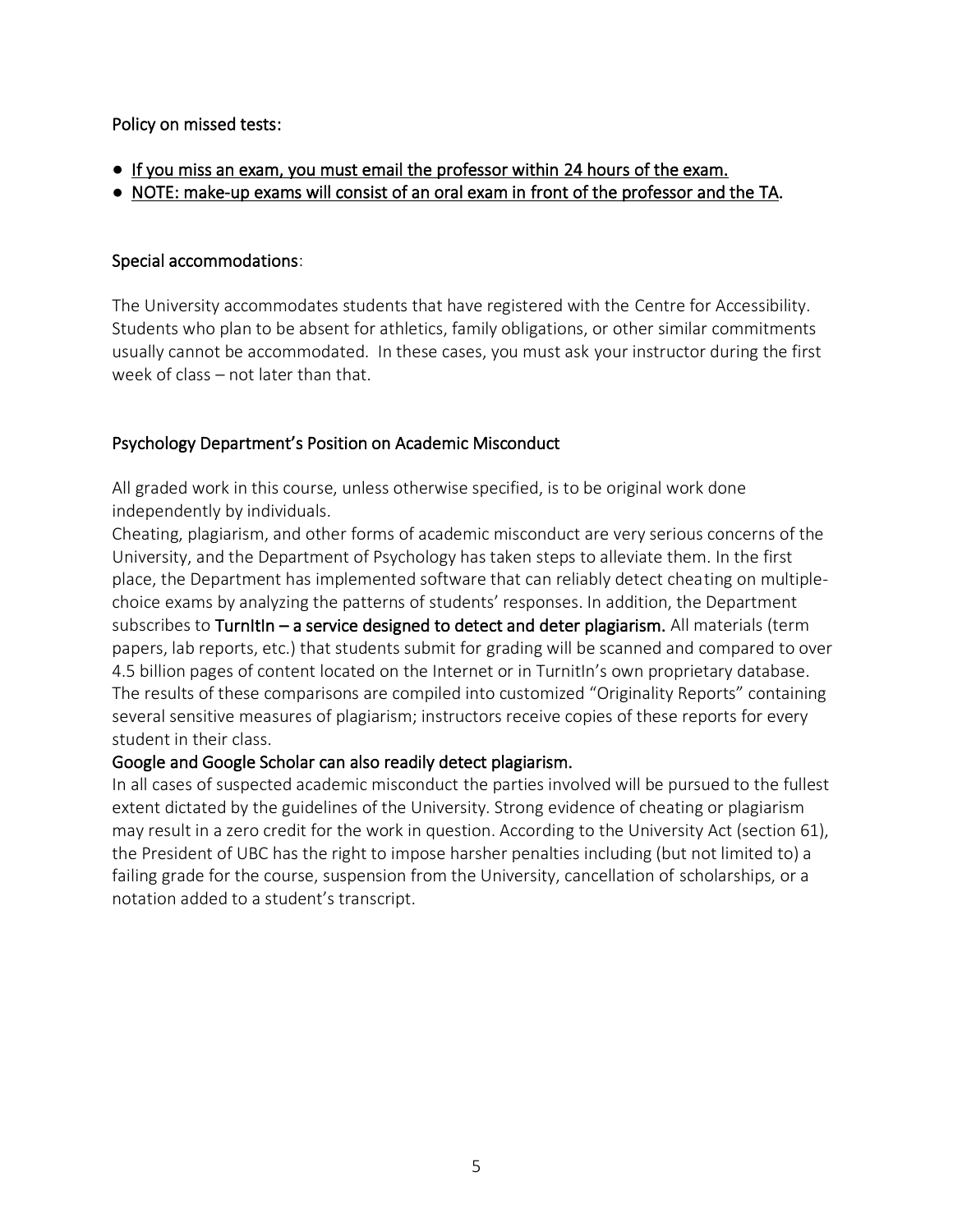#### Statement about the University's values and policies

UBC provides resources to support student learning and to maintain healthy lifestyles but recognizes that sometimes crises arise and so there are additional resources to access including those for survivors of sexual violence. UBC values respect for the person and ideas of all members of the academic community. Harassment and discrimination are not tolerated nor is suppression of academic freedom. UBC provides appropriate accommodation for students with disabilities and for religious and cultural observances. UBC values academic honesty and students are expected to acknowledge the ideas generated by others and to uphold the highest academic standards in all of their actions. Details of the policies and how to access support are available here (https://senate.ubc.ca/policiesresources-support-student-success).

## Copyright

All materials of this course (course handouts, lecture slides, assessments, course readings, etc.) are the intellectual property of the Course Instructor or licensed to be used in this course by the copyright owner. Redistribution of these materials by any means without permission of the copyright holder(s) constitutes a breach of copyright and may lead to academic discipline.

## A final note:

Information about academic regulations, course withdrawal dates, and credits can be found in the Academic Calendar. If you need information about studying, note taking, or time management, then free workshops and advice are available from student advising centres on campus.

*During this pandemic, the shift to online learning has greatly altered teaching and studying at UBC, including changes to health and safety considerations. Keep in mind that some UBC courses might cover topics that are censored or considered illegal by non-Canadian governments. This may include, but is not limited to, human rights, representative government, defamation, obscenity, gender or sexuality, and historical or current geopolitical controversies. If you are a student living abroad, you will be subject to the laws of your local jurisdiction, and your local authorities might limit your access to course material or take punitive action against you. UBC is strongly committed to academic freedom, but has no control over foreign authorities (please visit http://www.calendar.ubc.ca/vancouver/index.cfm?tree=3,33,86,0 for an articulation of the values of the University conveyed in the Senate Statement on Academic Freedom). Thus, we recognize that students will have legitimate reason to exercise caution in studying certain subjects. If you have concerns regarding your personal situation, consider postponing taking a course with manifest risks, until you are back on campus or reach out to your academic advisor to find substitute courses. For further information and support, please visit: <http://academic.ubc.ca/support-resources/freedom-expression>*